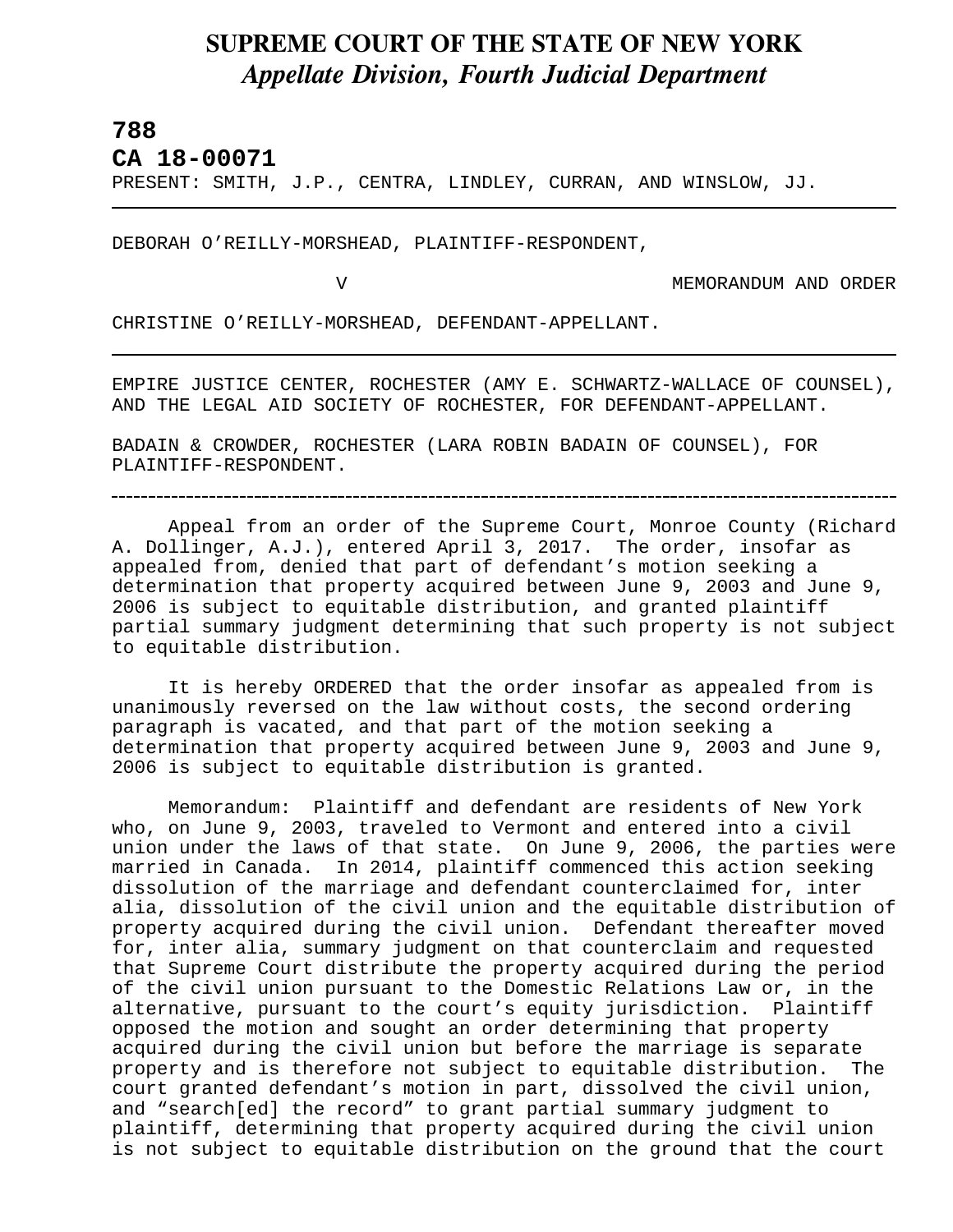lacked authority to distribute such property. The court ordered that the remaining issues with respect to the dissolution of the marriage and the equitable distribution of property would be determined after trial. Defendant appeals from those parts of the order that denied her motion and granted plaintiff summary judgment with respect to the equitable distribution of property acquired during the civil union. We reverse the order insofar as appealed from, vacate the second ordering paragraph granting partial summary judgment to plaintiff, and grant that part of the motion seeking a determination that property acquired during the civil union and prior to the marriage, i.e., between June 9, 2003 and June 9, 2006, is subject to equitable distribution.

Contrary to defendant's contention, the court properly declined to treat the civil union as equivalent to a marriage for the purposes of the equitable distribution of property under the Domestic Relations Law. When the New York State Legislature enacted the Marriage Equality Act, it granted same-sex couples the right to marry, but it did not grant those couples who had entered into civil unions the same rights as those who marry. Rather, the Domestic Relations Law provides that "[a] *marriage* that is otherwise valid shall be valid regardless of whether the parties to the marriage are of the same or different sex" (§ 10-a [1] [emphasis added]). While the word "marriage" is not defined in the Domestic Relations Law, the disposition of property in a matrimonial action is dependent on whether that property is "[m]arital property" (§ 236 [B] [5] [c]). The Domestic Relations Law defines " 'marital property' " as property acquired "during the marriage" (§ 236 [B] [1] [c]) and, as relevant here, "separate property" is defined as "property acquired before marriage" (§ 236 [B] [1] [d] [1]). Here, there is no dispute that the parties were married on June 9, 2006, and thus that the property at issue was acquired prior to the parties' marriage. We cannot ignore the statutory definitions in order to determine that the definition of "marital property" in the Domestic Relations Law includes property acquired during a civil union. Thus, we conclude that the court properly determined that a civil union is not equivalent to a marriage for the purposes of the equitable distribution of property, and thus properly denied defendant's request for equitable distribution pursuant to Domestic Relations Law § 236 (B) (5) (c) of the property acquired during the civil union but prior to the marriage.

We conclude, however, that the court erred in denying defendant's request to apply principles of comity to the civil union and thereby recognize that both parties have rights with respect to property acquired during the civil union. In *Debra H. v Janice R.* (14 NY3d 576 [2010], *rearg denied* 15 NY3d 767 [2010], *cert denied* 562 US 1136 [2011]), the Court of Appeals "invoked the common law doctrine of comity to rule that, because [a] couple had entered into a civil union in Vermont prior to [a] child's birth–and because the union afforded Debra H. parental status under Vermont law–her parental status should be recognized under New York Law as well" (*Matter of Brooke S.B. v Elizabeth A.C.C.*, 28 NY3d 1, 22 [2016]). Thus, the Court noted that a civil union under Vermont law created parental rights, and the Court determined that, under the principles of comity, those rights should